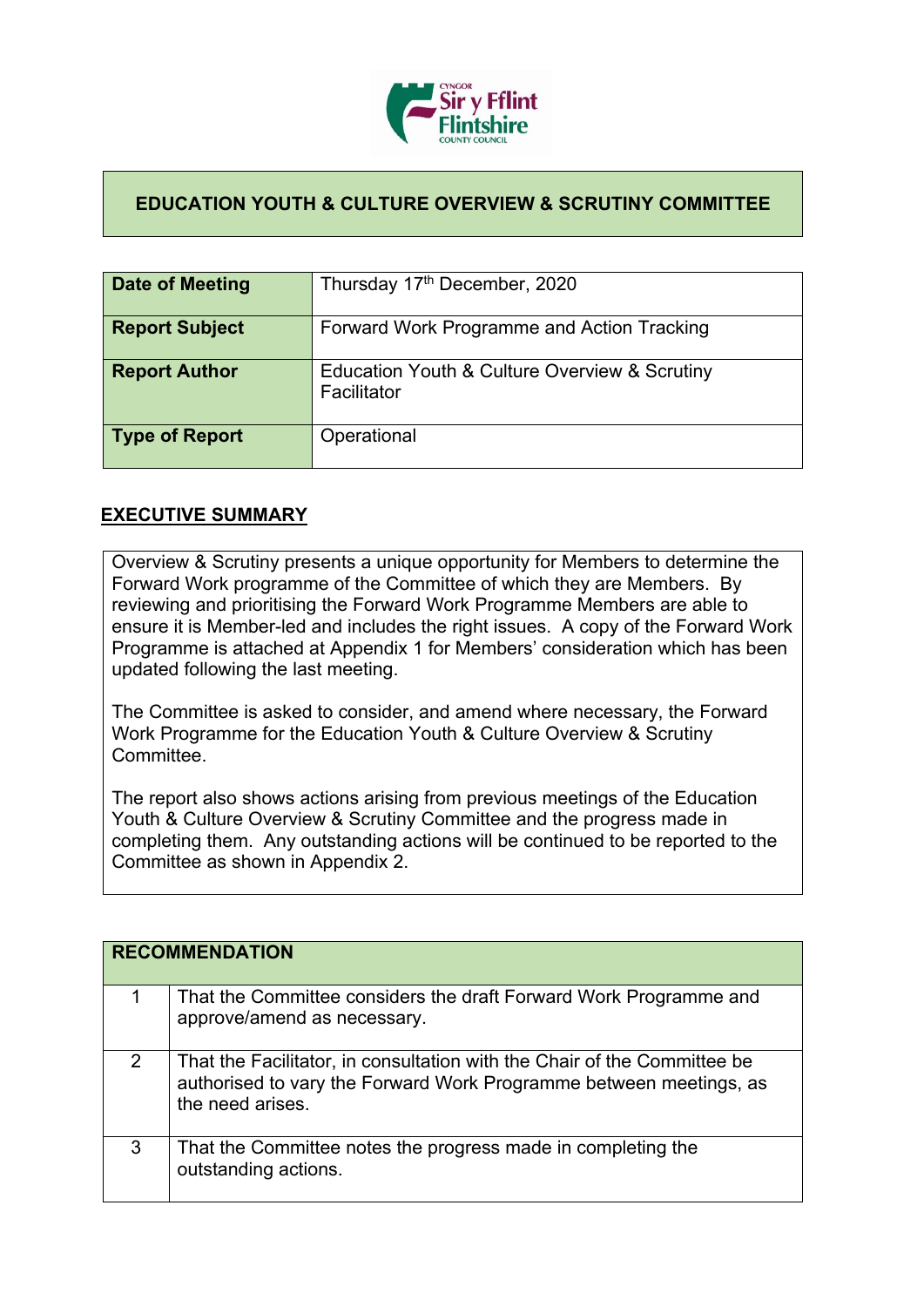## **REPORT DETAILS**

| 1.00 | <b>EXPLAINING THE FORWARD WORK PROGRAMME AND ACTION</b><br><b>TRACKING</b>                                                                                                                                                                                                                                                                                                                                                                                                                                                                      |
|------|-------------------------------------------------------------------------------------------------------------------------------------------------------------------------------------------------------------------------------------------------------------------------------------------------------------------------------------------------------------------------------------------------------------------------------------------------------------------------------------------------------------------------------------------------|
| 1.01 | Items feed into a Committee's Forward Work Programme from a number<br>of sources. Members can suggest topics for review by Overview &<br>Scrutiny Committees, members of the public can suggest topics, items can<br>be referred by the Cabinet for consultation purposes, or by County Council<br>or Chief Officers. Other possible items are identified from the Cabinet<br>Work Programme and the Improvement Plan.                                                                                                                          |
| 1.02 | In identifying topics for future consideration, it is useful for a 'test of<br>significance' to be applied. This can be achieved by asking a range of<br>questions as follows:<br>1. Will the review contribute to the Council's priorities and/or objectives?<br>2. Is it an area of major change or risk?<br>3. Are there issues of concern in performance?<br>4. Is there new Government guidance of legislation?<br>5. Is it prompted by the work carried out by Regulators/Internal Audit?<br>6. Is the issue of Public or Member concern? |
| 1.03 | In previous meetings, requests for information, reports or actions have<br>been made. These have been summarised as action points. Following a<br>meeting of the Corporate Resources Overview & Scrutiny Committee in<br>July 2018, it was recognised that there was a need to formalise such<br>reporting back to Overview & Scrutiny Committees, as 'Matters Arising'<br>was not an item which can feature on an agenda.                                                                                                                      |
| 1.04 | It was suggested that the 'Action tracking' approach be trialled for the<br>Corporate Resources Overview & Scrutiny Committee. Following a<br>successful trial, it was agreed to extend the approach to all Overview &<br><b>Scrutiny Committees.</b>                                                                                                                                                                                                                                                                                           |
| 1.05 | The Action Tracking details including an update on progress is attached at<br>Appendix 2.                                                                                                                                                                                                                                                                                                                                                                                                                                                       |

| $\vert 2.00 \vert$ | <b>RESOURCE IMPLICATIONS</b>     |
|--------------------|----------------------------------|
| $\vert 2.01$       | None as a result of this report. |

| 3.00 | <b>CONSULTATIONS REQUIRED / CARRIED OUT</b>                                                |
|------|--------------------------------------------------------------------------------------------|
| 3.01 | In some cases, action owners have been contacted to provide an update<br>on their actions. |

| 4.00 | <b>RISK MANAGEMENT</b>           |
|------|----------------------------------|
| 4.01 | None as a result of this report. |